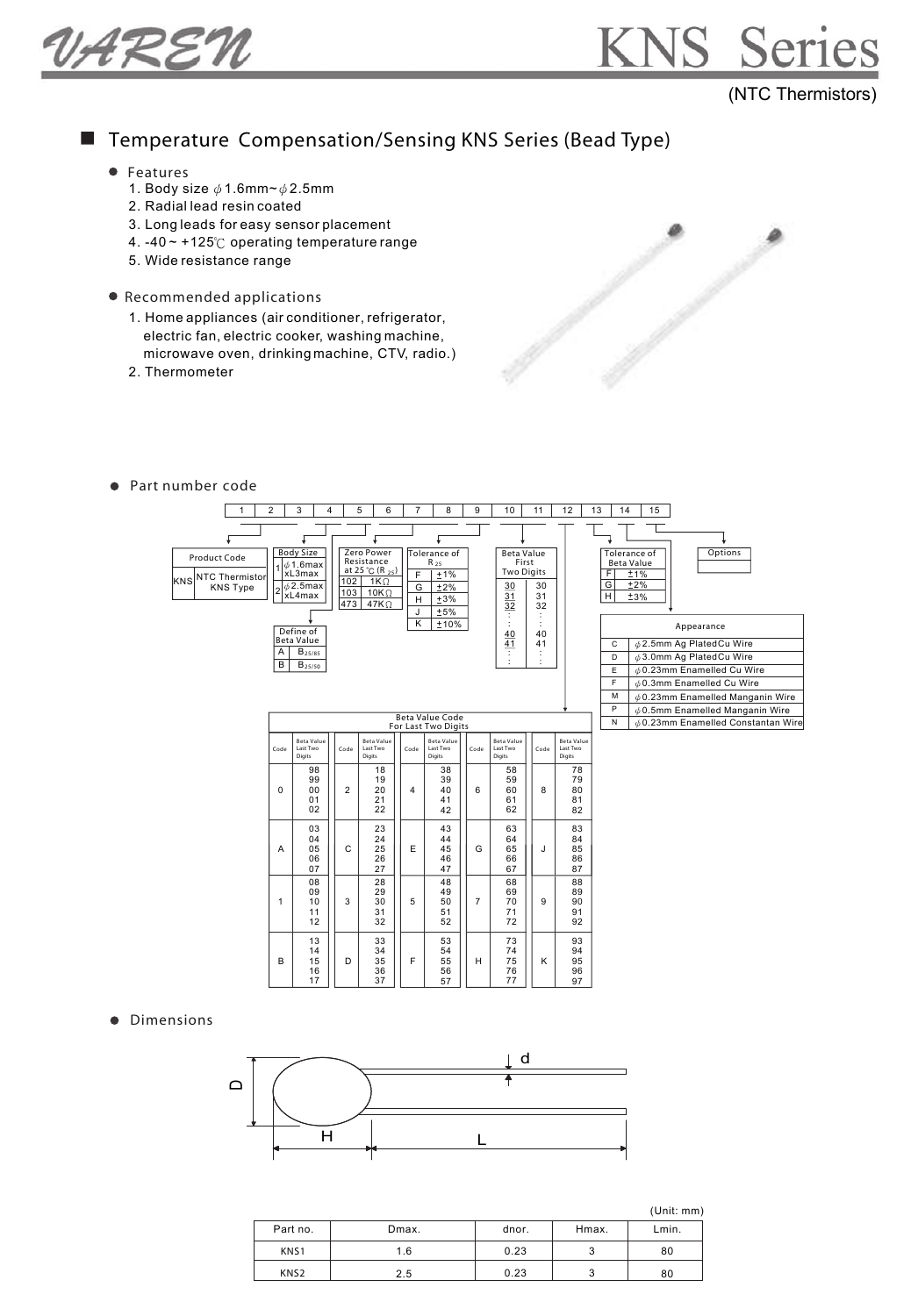VAREN

## KNS Series (NTC Thermistors)

#### $\bullet$ Characteristics

| Part no.                               | Zero<br>power<br>resistance<br>at $25^\circ$<br>$(K \Omega)$ | Tolerance<br>of<br>resistance<br>$(\pm\%)$ | R.<br>value<br>(K) |      | Tolerancel<br>of<br><b>B</b> value<br>$(\pm \% )$ | Max.<br>power rating dissipation<br>at $25^\circ$<br>(mW) | Thermal<br>constant<br>$(mW/\mathcal{C})$ | Thermal<br>time<br>constant<br>(Sec.) | Operating<br>temperature<br>range<br>(C) |
|----------------------------------------|--------------------------------------------------------------|--------------------------------------------|--------------------|------|---------------------------------------------------|-----------------------------------------------------------|-------------------------------------------|---------------------------------------|------------------------------------------|
| KNS#B502 <sup>327*</sup>               | 5                                                            |                                            | 25/50              | 3270 |                                                   |                                                           |                                           |                                       |                                          |
| KNS#B502 <sup>1347*</sup>              | 5                                                            |                                            | 25/50              | 3470 |                                                   |                                                           |                                           |                                       |                                          |
| KNS#B502 <sup>365*</sup>               | 5                                                            |                                            | 25/50              | 3650 |                                                   | 45                                                        | $\geq$ 1                                  | $≤10$                                 | $-40 - +100$                             |
| KNS#B502 <sup>395*</sup>               | 5                                                            |                                            | 25/50              | 3950 |                                                   |                                                           |                                           |                                       |                                          |
| KNS#B103 <sup>338*</sup>               | 10                                                           |                                            | 25/50              | 3380 |                                                   |                                                           |                                           |                                       |                                          |
| KNS#B103 <sup>2</sup> 347 <sup>*</sup> | 10                                                           |                                            | 25/50              | 3470 | $1 \cdot 2 \cdot 3$                               |                                                           |                                           |                                       |                                          |
| KNS#B103 <sup>2</sup> 395*             | 10                                                           |                                            | 25/50              | 3950 |                                                   |                                                           |                                           |                                       |                                          |
| KNS#A103 34D*                          | 10                                                           |                                            | 25/85              | 3435 |                                                   |                                                           |                                           |                                       |                                          |
| KNS#A103 □39H*                         | 10                                                           |                                            | 25/85              | 3975 |                                                   |                                                           |                                           |                                       |                                          |
| KNS#B203 <sup>395*</sup>               | 20                                                           |                                            | 25/50              | 3950 |                                                   |                                                           |                                           |                                       |                                          |
| KNS#A203 <sup>34D*</sup>               | 20                                                           | $1 \cdot 2 \cdot 3 \cdot 5 \cdot 10$       | 25/85              | 3435 |                                                   |                                                           |                                           |                                       |                                          |
| KNS#B303 <sup>385*</sup>               | 30                                                           |                                            | 25/50              | 3850 |                                                   |                                                           |                                           |                                       |                                          |
| KNS#A303 <sup>395*</sup>               | 30                                                           |                                            | 25/85              | 3950 |                                                   |                                                           |                                           |                                       |                                          |
| KNS#B503 <sup>395*</sup>               | 50                                                           |                                            | 25/50              | 3950 |                                                   |                                                           |                                           |                                       |                                          |
| KNS#A503 <sup>34D*</sup>               | 50                                                           |                                            | 25/85              | 3435 |                                                   |                                                           |                                           |                                       |                                          |
| KNS#A833 <sup>1</sup> 40B <sup>*</sup> | 83                                                           |                                            | 25/85              | 4015 |                                                   |                                                           |                                           |                                       |                                          |
| KNS#B104 410*                          | 100                                                          |                                            | 25/50              | 4100 |                                                   |                                                           |                                           |                                       |                                          |
| KNS#A504 427*                          | 500                                                          |                                            | 25/85              | 4270 |                                                   |                                                           |                                           |                                       |                                          |
| $-$ * = Tolerance of B value           |                                                              |                                            |                    |      |                                                   |                                                           |                                           |                                       |                                          |

= Tolerance of resistance

# = Body size

R-T characteristic curve (representative)